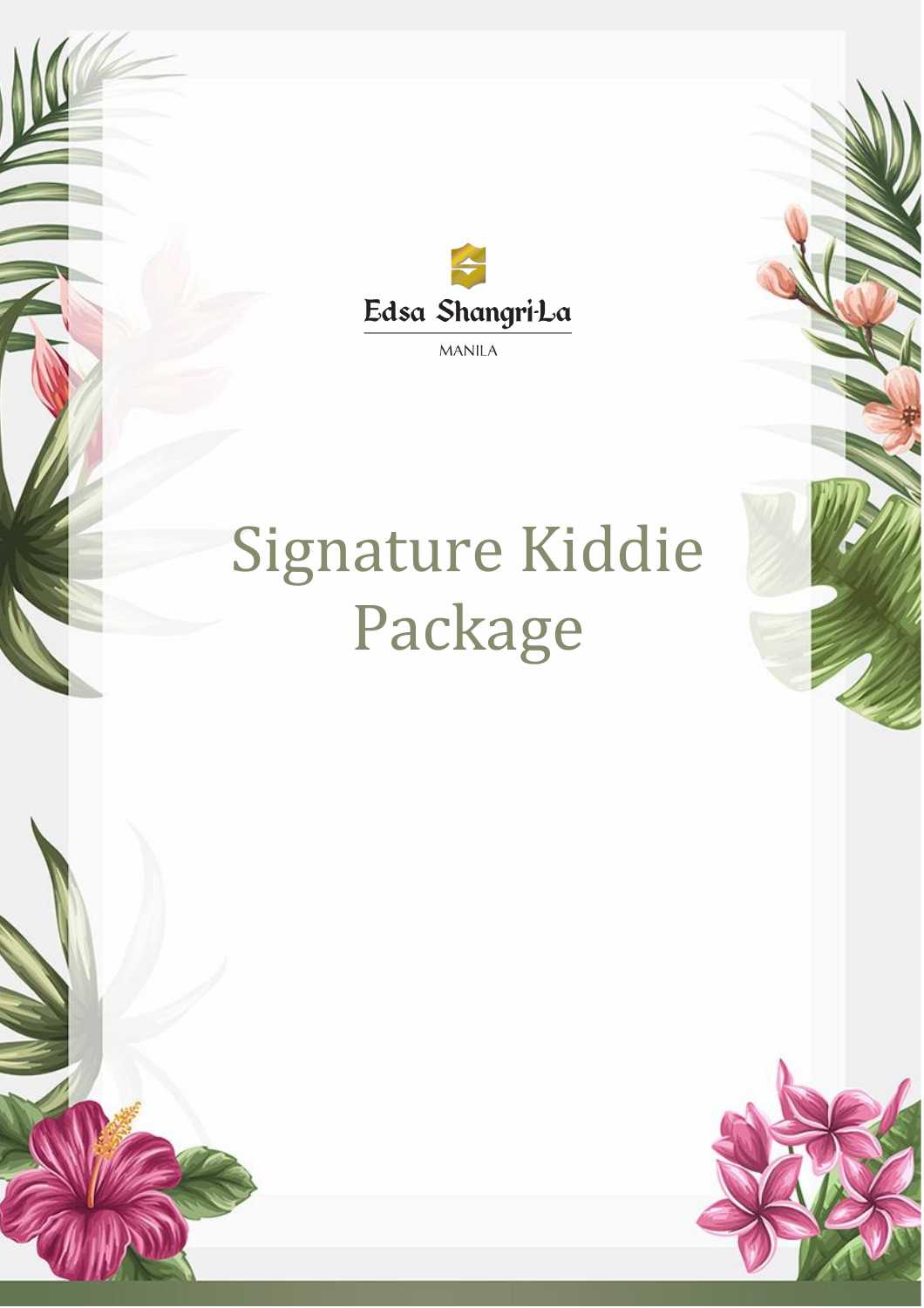# Signature Kiddie Package

**THEMES:** 

**Safari / Circus / Sports / Princess** 

Unlimited iced tea for 2 hours

Two-layered birthday cake in fondant icing (edible base layer only)

Party host for 3 hours

Stage design

Entrance design

Floral centerpieces for all tables & cake table arrangement

Kiddie tables for 10 ten kids

Guest book

Overnight stay in a Deluxe Room with set breakfast for 2 at HEAT

## **Western Set Menu For the first 30**

**guests**

### **In excess of 30 guests**

Set Menu A PHP 173,750 net PHP 2750 net/person Set Menu B PHP 181,250 net PHP 2980 net/person Set Menu C PHP 185,900 net PHP 3350 net/person

> *All rates are inclusive of 12% VAT, 10% service charge and the applicable local government tax. Rates are valid until December 31, 2021, and is subject to change without prior notice.*